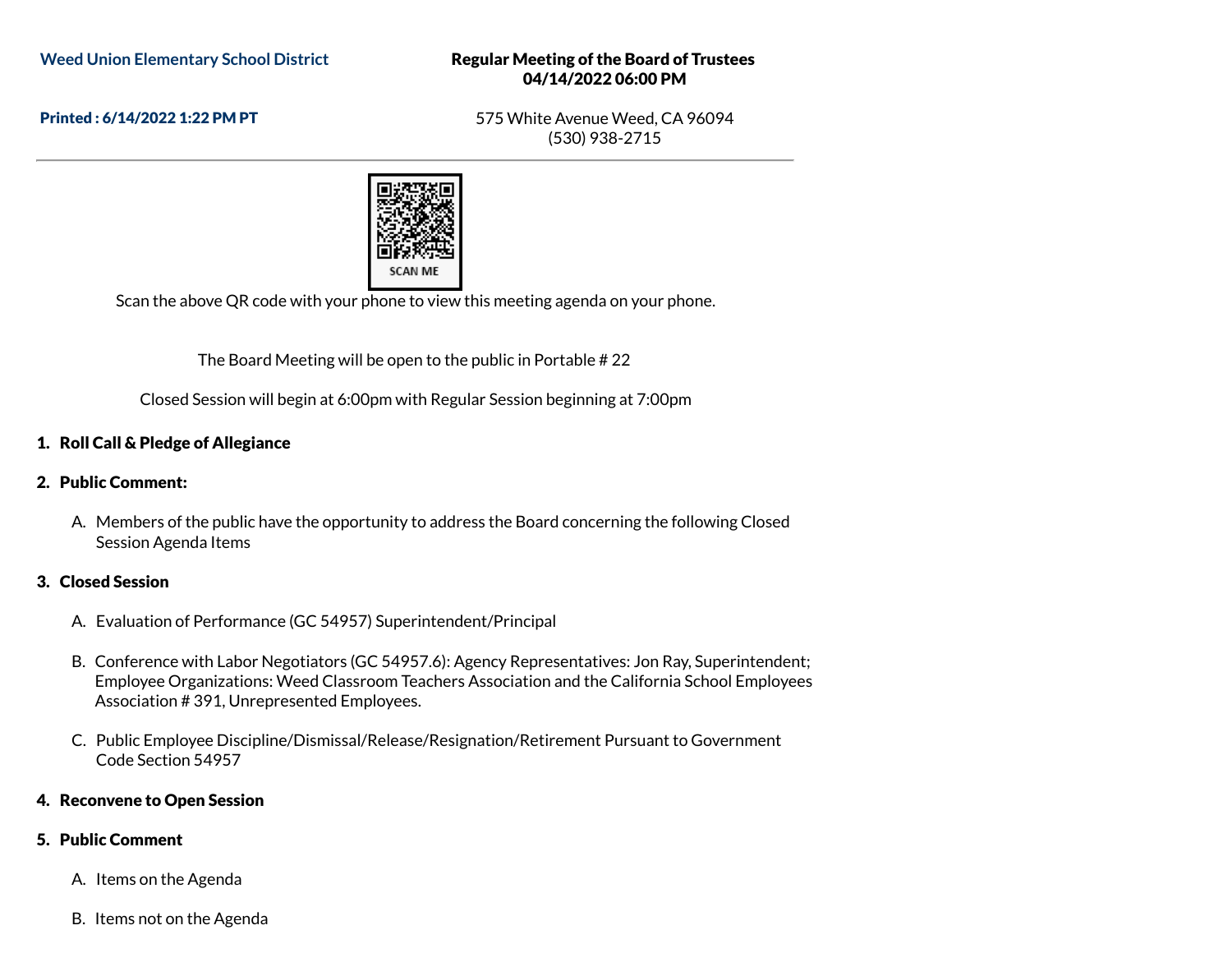#### 6. Consent Agenda

- A. Approve Board Meeting Minutes for the March 4, 2022, March 11, 2022 & March 29, 2022 Special Board Meetings
- B. Approve Fund Transfers, Budget Transfers and Warrants: \$478,509.40 + \$ 169,874.16 + \$264,742.77 + \$ 231,764.54 = \$1,144,890.87
- C. Approve Personnel Action Report
- D. Approve Quarterly Report on Williams Complaint
- E. Approve J13a for Missed School Days Due to Weather & COVID Closure
- F. Approve 8th Grade Class Trip
- G. Approve Inline Fence Construction Invoice

#### 7. Reports

- A. Certificated Staff
- B. Classified Staff
- C. Administration
	- I. Current Enrollment
	- II. Academic Update
- D. Construction Report
	- I. Pay App
	- II. Cash Flow Analysis

## 8. Discussion Items

A. 2022 Biennial Update

## 9. Action Items

A. Consider for Approval 8th Grade Class Trip